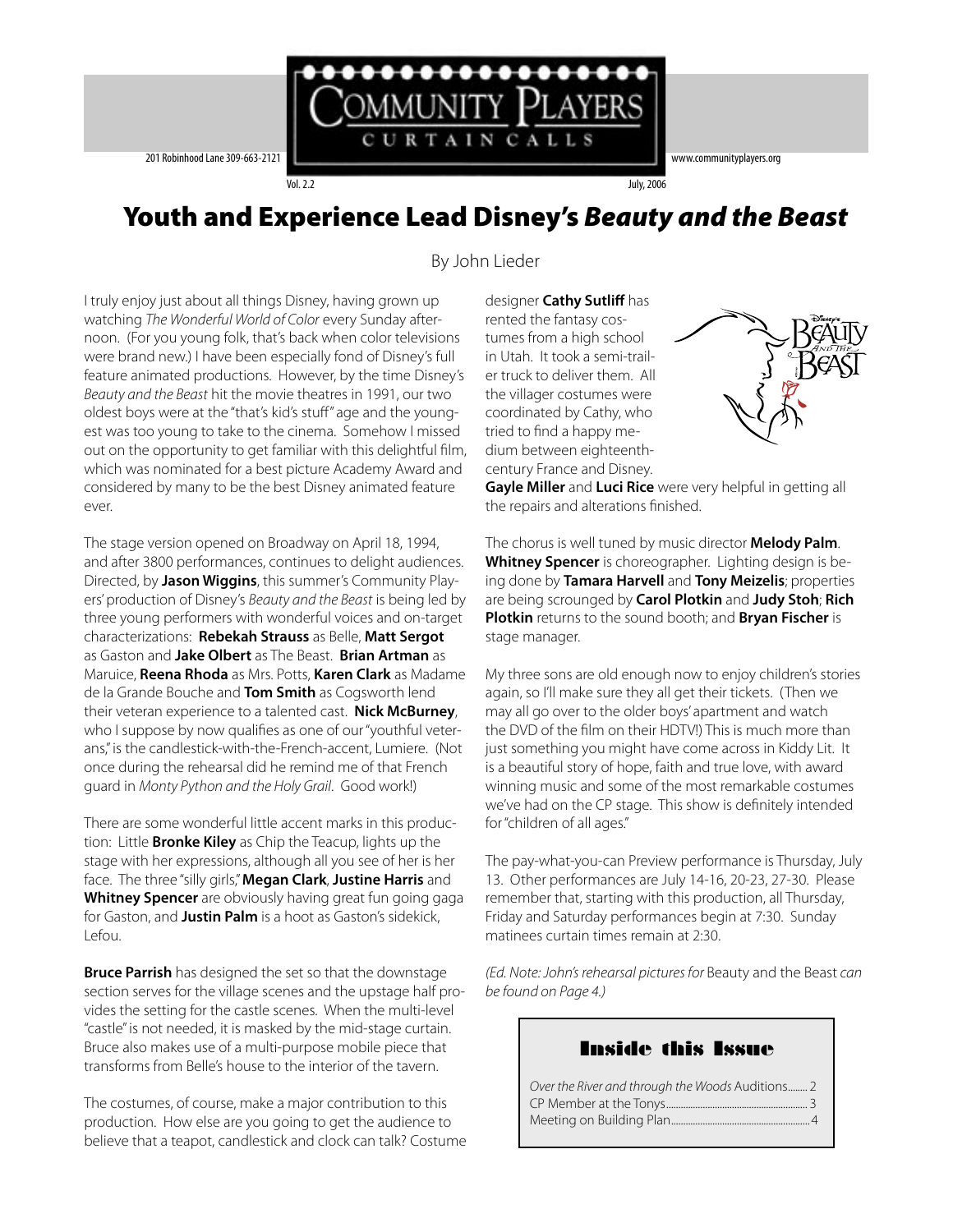

#### **July - August 2006**

**Board Meetings** July 18, 6:00 p.m. August 9, 6:00 p.m. Community Players Theatre

**Beauty and the Beast** Preview: July 13 Shows: July 14-16, 20-23, 27-30. Community Players Theatre

**Meet the Directors Open House** July 18, 7:00 p.m. Community Players Theatre

**Over the River and through the Woods** Auditions: July 24, 25 Community Players Theatre

### All evening performances begin at 7:30.



**Community Players** 201 Robinhood Lane Bloomington, IL 61701 309-663-2121 www.communityplayers.org

#### **Newsletter Committee**

Jim Kalmbach John Lieder Bob McLaughlin Roland Spies Joann Yant

We are always looking for writers, artists, designers and story ideas.

Send comments and suggestions to lieder78@yahoo.com

## **Over the River and through the Woods Auditions**

Community Players will kick off its 2006- 2007 season with Over the River and through the Woods, by Joe Dipietro, a hilarious comedy in the tradition of Beau Jest. It's set in New Jersey, where Nick, a dutiful Italian-American grandson, visits his four grandparents for dinner every Sunday . . . until, that is, he's offered his dream job at a company in Seattle. The grandparents (Frank, Aida, Nunzio, and Emma) don't want



their only local relative to move across the country and so begin a series of schemes to keep Nick in New Jersey. One of them involves setting up an attractive young woman, Caitlin O'Hare, as a potential love interest for Nick.

Director **Carolyn Beyer** will be casting three men and three women. Auditions will be held Monday July 24 and Tuesday July 25. Actors will be asked to read from the script. Performances will be September 8-10, 14-17, and 21-23, with a pay-what-you-can preview on September 7.



#### **Players Announce 2006-7 Board of Governers**

At the membership meeting on March 12, the following people were elected to the Board of Governers.

Treasurer - **Jason Wiggins** Playreading - **Sally Parry** House and Grounds - **John Lieder** Theatre Tech - **Brian Artman** Membership - **Roland Spies**

In addition, **Deb Smith,** who had been VP/ President-elect, has become president and **Alan Wilson** has become VP/Past President.

Those who are now serving the second year of a two-year term are

Theatre Crafts - **Eddy Arteman Box Office - Tom Smith** Marketing - **Cathy Sutliff**  Secretary - **Jean Lieder**, (Jean was appointed to fill the vacancy left by **Ellen Thomas'** resignation.)

Congratulations to all!

#### **Meet the Directors Open House**

Community Players will host "Meet the Directors" Night on Tuesday, July 18 starting at 7 pm at the Community Players Theatre.

"Meet the Directors" night is an hour where people can learn more about Community Players, the shows produced, and how to get involved. Directors and producers for all five productions for the 2006-2007 season will be available to discuss their shows.

Scripts, music and images of past productions will be available and tours of the theatre building will be offered. Two season tickets will be given away as a door prize.

For more information call Cathy Sutliff at 309-828-7471.

#### **Volunteers Needed**

In preparation for the Meet the Directors Open House, John Lieder, House and Ground Chair, needs volunteers to help with cleaning the theatre. We will begin at 9:00 AM on Saturday, July 15, and we hope to be done by noon.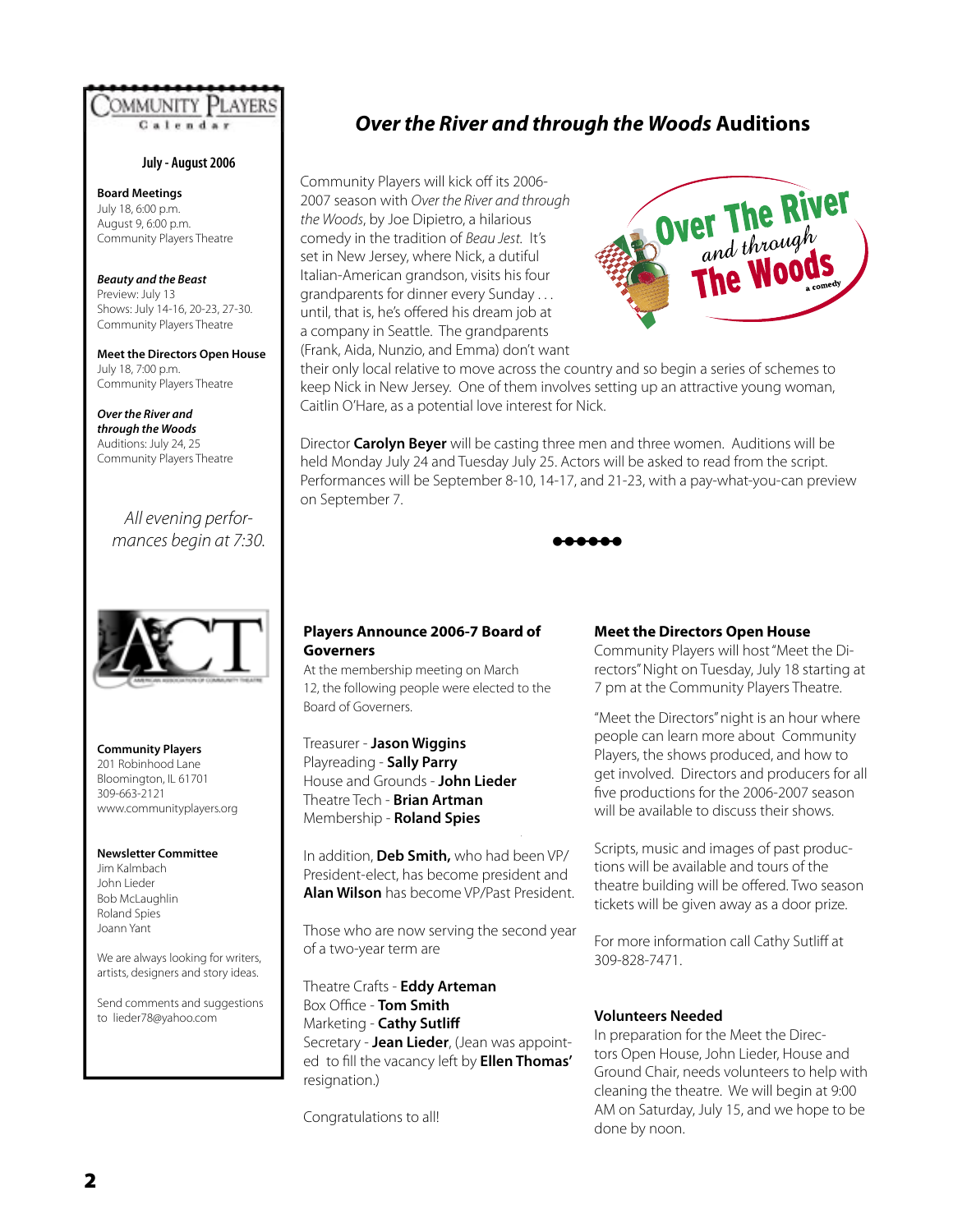# Mariano, The Drowsy Chaperone, and the Tony Awards

### by Bob McLaughlin

I've been to the Tony Awards before, but this year was the first time I sat in the audience crossing my fingers because I knew one of the nominees. As we reported last month, Community Players veteran **Mariano Tolentino** (1776, My Fair Lady, How to Succeed, Stalag 17, and many others) is an Associate Producer for the wonderful new musical The Drowsy Chaperone. Set in a dreary New York City apartment, the play is narrated by Man in Chair, who offers to share with us the cast recording of his favorite 1920s musical, The Drowsy Chaperone. As he plays it, the show comes alive in the apartment, and we see the fun and complications surrounding the upcoming marriage of a Broadway star and a wealthy young man. Man in Chair continually comments on the show, giving us background information on the fictional actors who are playing the roles, pointing out his favorite parts while skipping some others, and offering advice, like, the next song has a beautiful melody, but don't listen to the lyrics. Naturally, there's a happy ending, for all the characters and for Man in Chair.

Mariano learned about The Drowsy Chaperone from a friend, Dr. Raymond Poliquit, with whom he had invested in Chita Rivera: A Dancer's Life. He met the lead producer, Roy Miller, and researched the very successful backgrounds of the cast, led by Tony-winner Sutton Foster, and the creative team. What he learned, plus the sheer originality of the show, convinced him to take a deep breath and make the investment.

After a tryout in Los Angeles, The Drowsy Chaperone began performances at the Marquis Theater on Broadway in April, and opened on May 1. A large Bloomington contingent, including **Bruce and Kathy Parrish**, **Penny Wilson**, **Deb Smith**, and **Taylor Phillips**, went east for the opening and hobnobbed with the stars afterward at the Tavern on the Green. The reviews were generally strong and the word of mouth outstanding. The show picked up thirteen Tony Award nominations, including one for Best Musical. Thus, there we were on Sunday, June 11, Mariano and his guest Taylor Phillips in the orchestra with the other nominees, me and Sally Parry in the first mezzanine with our fingers crossed.

The evening started out well for Chaperone as it picked up the awards for best costumes and scenic design and for best book and best score; later Beth Leavel, who plays the perpetually tipsy title character, won for best featured actress. Chaperone also offered the first musical number of the evening, "Show Off," in which bride-to-be Sutton Foster tries to convince all assembled that she really wants to give up show business for marriage, all the while doing cartwheels, playing the xylophone, escaping from straitjackets, practicing

ventriloquism, and never failing to keep her best side to the news photographers. Mariano reports that during a commercial break, Roy Miller reminded him that if Chaperone were named Best Musical, they had only ninety seconds for the acceptance speech, so they had to sprint to the stage. He says, "I never thought I'd even remotely hear that possibility ever! Be on stage and accepting a Tony!!"

Unfortunately, despite fingers numb from crossing, the Best Musical Tony went to Jersey Boys (a jukebox musical! bleah!), so Mariano didn't get to make that sprint to the stage. Still, it was a good night for Chaperone—five Tonys, more than any other musical, and the exposure from the national broadcast contributed to a huge box-office boost the following week. It was also a good night for Mariano, as he describes it: "At times during the ceremony, I'd find myself stepping back and be in awe at everything and everyone around me, then suddenly realize that I'm really part of it!! That I'm actually part of this whole glorious celebration!"

Mariano is grateful to Dr. Poliquit for having opened this opportunity to him and to Roy Miller. Through Mr. Miller, Mariano has already jumped into his next project. He is coproducer of For the Glory, a revised version of Frank Wildhorn's The Civil War, which just opened at the Majestic Theater in Gettysburg, Pennsylvania. For the next several years, it will play every summer from June to Labor Day.

Bravo to Mariano for doing what we've all dreamed of doing, and here's hoping that before too long he'll be back at Radio City with another show competing for the Tony Award.



**Mariano Tolentino** and **Taylor Phillips** at the 2006 Tonys. Photo by Bob Mclaughlin